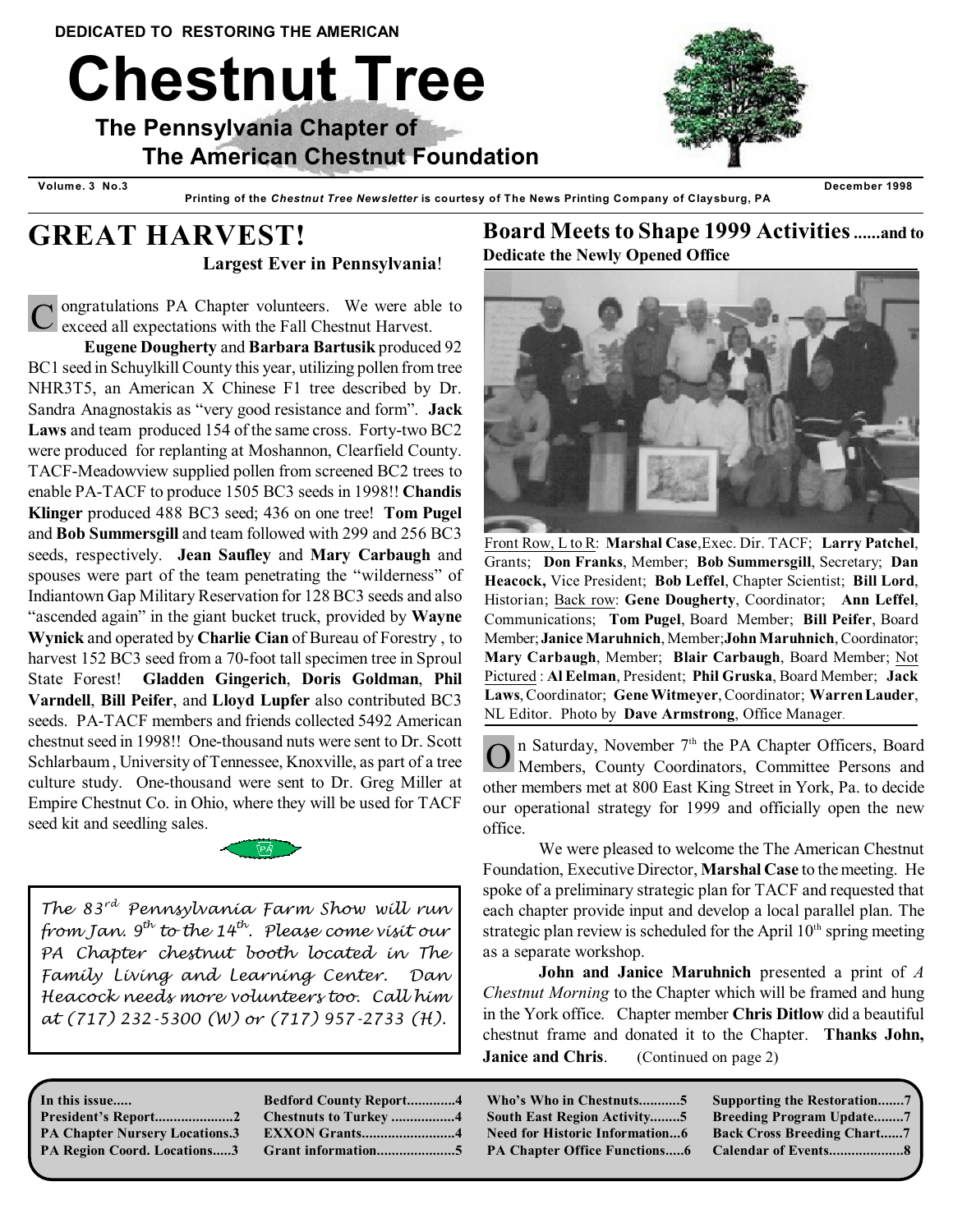**The Pennsylvania Chapter of The American Chestnut Foundation 800 East King St. York, PA 17403 (717) 852-0035 E-M ail: pachapter@acf.org Officers President: Al Eelman**, Chester County 610-358-1077, FAX: 610-358-9308 **Vice President: Dan Heacock,** Perry Co. 717-957-2733, FAX: 717-232-1885 **Secretary: Bob Summersgill,** New Jersey 908-647-5864 **Treasurer: Tracey Coulter,** Cumberland County 717-486-8935 **Board M embers 1999 Term Blair Carbaugh,** Montour County, 717-275-7848 **Phil Gruska,** Chester County,

 610-388-1000, Extn: 541 **Chandis Klinger,** Snyder County, 717-837-0457 **1998 Term William Peifer,** Ohio, 219-478-6413 **Rich Polini,** Berks County, 215-675-1898 **(Ann Leffel , effective: January 1999)**

**Tom Pugel,** Bucks County, 610-346-6198

**Committee Coordinators History: Bill Lord,** Allegheny County, 412-793-0255

**PA Farm Show: Dan Heacock,** Perry Co. 717-957-2733, WORK: 717-232-5300, FAX: 717-232-1885

**M embership: Ron Stanley,** Bedford Co. 814-784-3652 **Education: M ary Stanley,** Bedford Co.

 814-784-3652 **Tree Location and Identification: Blair Carbaugh,** Montour County, 717-275-7848 **Grants: Larry Pachtel,** Allegheny Co.

 412-824-5019 **Tree Breeding Program: Bob Leffel,** York Co. 717-927-9557, FAX :717-927-8410

**Communications: Ann Leffel,** York Co. 717-927-9557, FAX : 717-927-8410

**Fund Raising Auction: Chandis Klinger,** Snyder Co. 717-837-0457

**Newsletter Editor: Warren Lauder,** Chester Co. 610-388-6944

**Newsletter Production: Dave Armstrong,** York Co. 717-632-8669, FAX: 632-0479 **Newsletter Printing:News Printing Co. Barney and Charlotte Barnhart Newsletter M ailing: Ron Stanley Chapter Office M anager: Dave Armstrong**

*The Chestnut Tree* is published three times a year by The Pennsylvania Chapter of the American Chestnut Foundation.

The PA bylaws provide for an Executive Board composed of four officers and six board members. The board meets several times a year. The Committee Coordinators and the Area Coordinators participate in meetings.All members are invited and encouraged to attend the board meetings.

TACF was founded in 1983 as a  $501(c)(3)$  non-profit organization. Its sole goal is to restore the American chestnut through co-operative research and a scientific breeding program.

We do not discriminate with regard to race, religion, color, natural origin, gender, age or disability.

# **PRESIDENT'S REPORT -** Al Eelman

S easons greetings to all you Chestnut enthusiasts!<br>S This has been a banner year for the PA Chapter This has been a banner year for the PA Chapter. Our membership has grown, as has the number of trees and tree plantations.

Progress, however, brings its own problems. Overseeing the breeding program has become a gargantuan job. Running the office requires more than volunteers should be asked to do. With the new emphasis placed on regionalization we need more dedicated coordinators. In short, we are experiencing growing pains. If you would like to help please let us know.

This coming year we will elect three board members, as well as the entire slate of officers. While we deeply appreciate our present board and officers, it is imperative for the health of an organization to bring forward more than one nominee for each position.

\*\*\*

If you wish to nominate anyone please call their names into the office. If you would like to be on the nominating committee, please call me. I will appoint that committee between now and our spring meeting.



# **Board Meets to Shape 1999 Activities** (Continued from page 1)

**Bob and Ann Leffel** presented **the breeding, planting and pollination program** for 1999 and sites for B3, B2,F1 and American nurseries will be located throughout the state. Additional sites are still being considered. Sites are selected on the basis of environment, experience of growers and other factors. .

**Regions.** The board approved a plan to organize into eight regions with a regional coordinator for each and county coordinators to complete the region team.. (See article on Regional Concept on page 3)

A **calendar of events** was discussed, revised and approved by the board. The entire 1999 calendar is on page 8.

**The Treasurer's Report** shows a balance of \$19,006.87 in the treasury and a surplus this year to date of \$1019.33. Our income from donations, auction, interest, and TACF payments was \$9,398.58 and our expenditures were \$8,379.25. Projected expenditures for 1999 include an increase in planting supplies, pollination bags, office telephone costs, and meeting expenditures. The shortfall for 1999 is approximately \$2,500 which will be paid from potential grant money and/or current treasury assets. Treasurer, Tracey Coulter, keeps excellent records and monitors expenditures very closely to be sure they are proper and authorized. She has recently installed an automated financial accounting system that will aid in accounting and record keeping.

**Election of Officers in 1999.** The board requested that Chapter President Al Eelman appoint a nominating committee to recommend candidates for all four officers and three board members whose terms will expire in 1999. We will include this in the August newsletter and hold elections at the Chapter Fall meeting.

1998 Board members, **Bill Peifer**, **Rich Pollini**, and **Tom Pugel** whose terms expire in December 1998 were renominated, but Rich could not run because of work. The nominating committee recommended **Ann Leffel** to replace Rich. Without objection, the President directed that the Secretary, **Bob Summersgill** cast a unanimous vote for Ann and the two current board members.

**Membership Improvements for 1999**. An outstanding achievement award was given to the PA Chapter by **Marshal Case**. It was accompanied by a paid mailing of 5,000 pieces of mail which will be targeted on locations around the state for new member solicitations.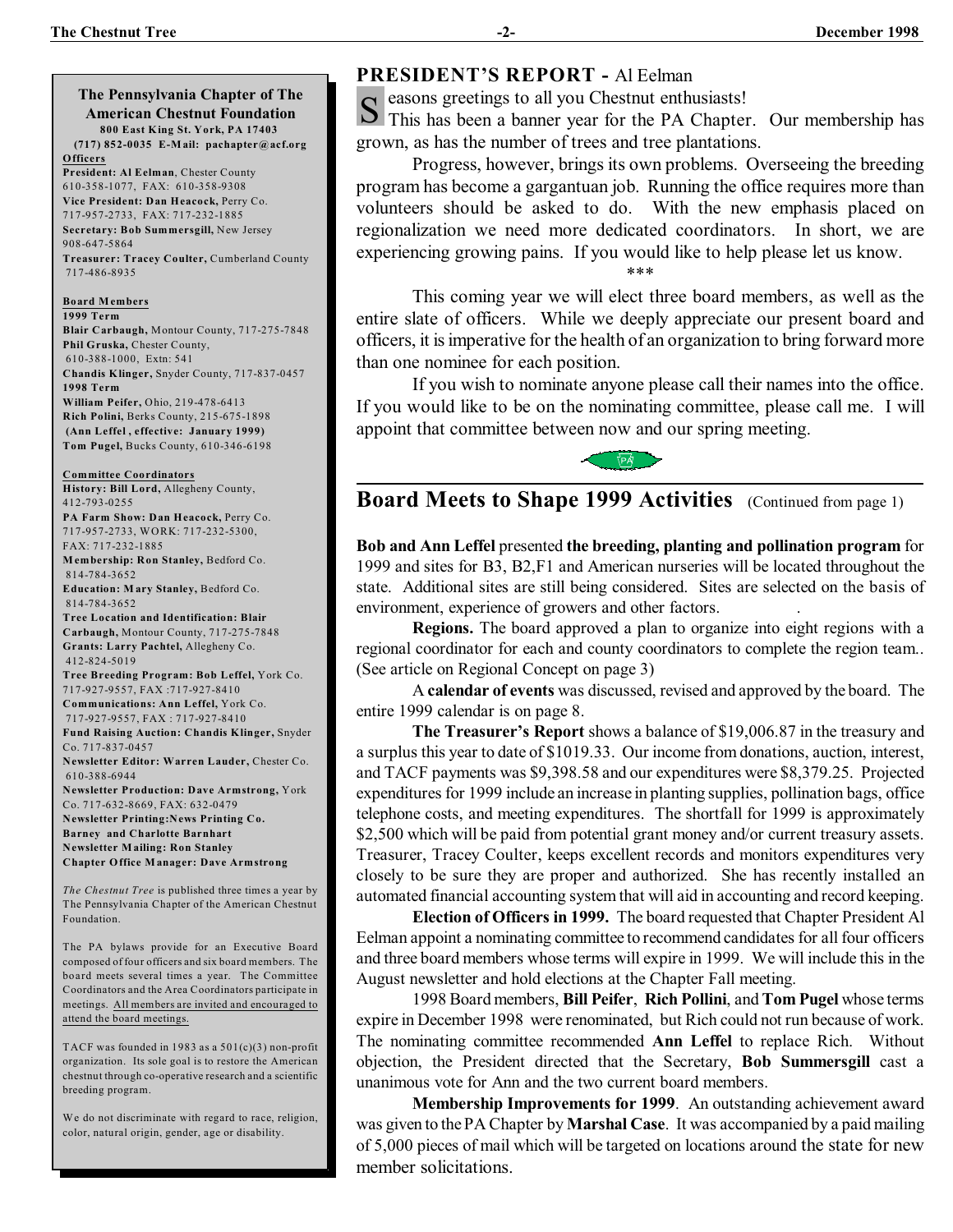# **PENNSYLVANIA NURSERY AND REGION MAP**

# **Chestnut Nurseries in PA**



T he Pa Chapter has been very busy over the last four years pollinating, harvesting and planting local nurseries. The m<br>Shows the locations of our current nurseries. We have five BC3 Nurseries; one B2 Nursery; one F1/B1 Nu he Pa Chapter has been very busy over the last four years pollinating, harvesting and planting local nurseries. The map Experimental/Test sites and 18 American chestnut nurseries placed around the state. 19 of these nurseries were planted in 1998. The following is a key to the map symbols and numbers:

- #1 + B3 Bob & Ann Leffel, Brogue, 428 trees  $#2$   $\bullet$  B3 Bill Piefer ,Dornsife, 315 trees #3 + B3 Lee & Jean Saufley, Hummelstown, 75 trees #4 + B3 Tom Pugel, Central City, 160 trees #5 + B3 Longwood Gardens, Kennett Square, 317trees  $#6 + B2$  Moshannon State Forest, Clearfield, 258 trees #7 + B1/F1 Reineman Wildlife Sanctuary, Landisburg, 217 trees #8 ● Silviculture Study, Allegheny National Forest, Warren, 157 trees #9 ● Performance Test, News Printing Company Farm, 209 trees #10 Performance Test, Pittsburgh Highland Park,
- 102 trees
- #11  $\bullet$  Performance Test, State College, 1585 trees
- #12  $\bullet$  Demonstration, Renfrew Historical Park, Waynesboro, 26 trees #13 ● Demonstration, Tuscarara State Park,
- Barnesville, 100 trees #14  $\star$  American, Audubon Wildlife Sanctuary, Audubon, 100 trees
- #15  $\star$  American, Tyler Arboretum, Media, 140 trees
- #16 \* American, Dave Armstrong, Hanover, 107 trees
- #17  $\star$  American, Barbara Bartusik, Zion Grove, 15 trees
- #18  $\star$  American, Forkston Property Assn., Tunkhannock, 30 trees
- #19  $\star$  American, Henry Gerhold, State College, 210 trees
- #20  $\star$  American, Phil Gruszka, Longwood, 135 trees
- #21  $\star$  American, Bob Harrison, Tioga Co., 50 trees
- #22  $\star$  American, Jack Laws, Bedford, 50 trees
- #23  $\star$  American, Bob & Ann Leffel, Brogue, 87 trees
- #24  $\star$  American, Lloyd Lupfer, Landisburg, 50 trees
- Haven, 100 trees #31  $\star$  American, Ed Wilson, Clearfield, 60 trees #32 ★ American, Norm Wurzbach, Susquhanna Co.,

#30  $\star$  American, White Haven Sportsman, White

#25 ★ American, Bill Peifer, Dornsife, 50 trees #26  $\star$  American, Tom Pugel, Reels Corner, 60 trees #27  $\star$  American, Lee & Jean Saufley, Hummelstown,

25 trees #28  $\star$  American, Lee & Jean Saufley, Renova, 100 trees #29  $\star$  American, Bob Summersgill, Stahlstown, 60

trees

- 30 trees #33 ▲ Major Pollination/Harvest Site, Buchanon State Forest, Fort Loudon
- #34 ▲ Major Pollination/Harvest Site, Michaux State Forest, Fayetteville
- #35 ▲ Major Pollination/Harvest Site, Indiantown

Gap Military Reservation, Anneville

# **Organization of Region Coordinators**

T he PA Chapter Executive Board approved a method of organizing the state coordinators. The state was divided into eight regions based on the PA DCNR's physiographic growing regions and the USDA Forestry Service Hardwood g he PA Chapter Executive Board approved a method of organizing the state coordinators. The state was divided into eight regions region would have an overall Coordinator with a county coordinator in each county to fill out the regional team. The regions are shown on the map above. Coordinators are being established for each region. We are seeking a county coordinator for each county. Please call Dave Armstrong at the Chapter Office (717) 852-0035 with recommendations for your county.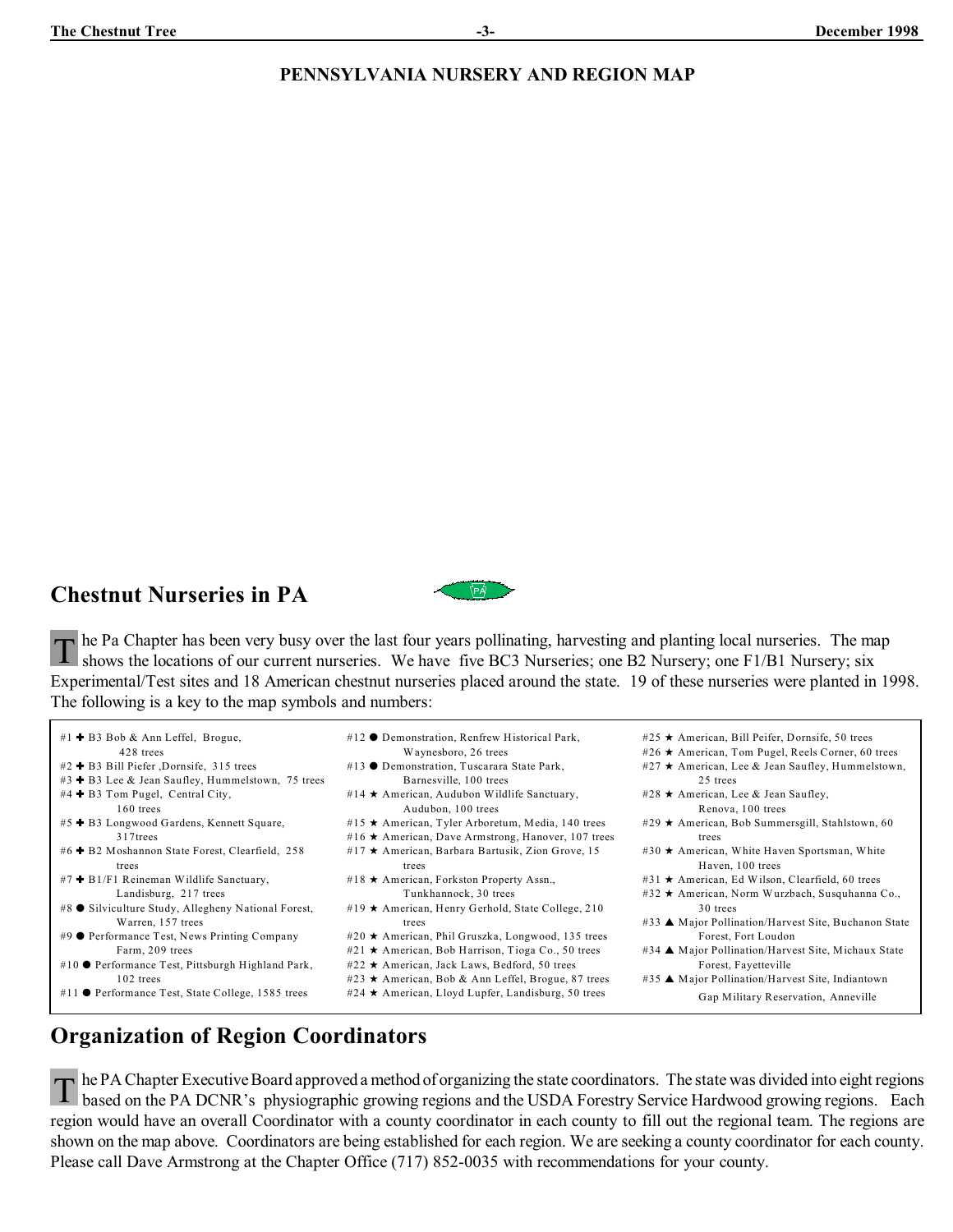# **Bedford County's Ups and Downs** by Jack

Laws, South West Regional Coordinator

T he past year has been a busy one for Bedford County<br>members and volunteers albeit a disappointing one in he past year has been a busy one for Bedford County one aspect. We had a big success and a major failure.

 The success: we bagged three trees for a total of eighty-eight bags. We covered the pollinating bags (paper) with onion bags (netting) and proved that the onion bags were a squirrel deterrent. Last year "Old Bushy Tail" did us in. We also proved the efficacy of using a bulb glue applicator for applying pollen on female flowers. Receiving pollen from Dr. Sandra Anagnostakis in Connecticut, **Ron Stanley** used the traditional method of application and **Chuck Betch, John Custer** and **Jack Laws** used our own method. For our method, the pollen was collected from the male catkins on clean white paper and loaded into three of the glue applicators. We who used the applicators found it was less "hand intensive", and certainly easier than trying to remain careful of the pollen in catkin form while hanging precariously here and there in the trees. We harvested 154 BC1 seeds and also collected 112 American seeds from new finds.

The failure: On State Gameland #48, we dug 50 holes by hand and with an auger on a farm tractor. Both were required - we even contemplated using dynamite on the rockier locations! The holes were backfilled with top soil. Finally the seeds were planted with peat moss as prescribed. Then came the wettest spring in years. By the time the mud dried up and we were able to get back on site, we found numerous nuts had rotted; about 1/3 were surviving. Then came the bears! They batted about the tree shelters, destroying trees with their games, and by the end of the summer only five of the fifty seedling trees remained. They were green and vigorous. The next time we visited the site, we were dismayed to find these shelters knocked down and the seedlings dug up. A state forester commented that the state had found it more cost effective to fence than to provide tree shelters where there is a known danger of bear and deer depredation. The state has been dealing with this problem for years and it has become our problem as well.

The Pennsylvania Chapter and TACF mourn the death of one of our most active members, **James A. Koenig.** Jim was the coordinator for Cambria County. He and his wife Evelyn contributed their time and energy to locating chestnut trees, collecting chestnuts, and providing craft items for our auctions. Thanks Jim... Our thoughts are with Jim's family.

**Chestnuts in Turkey** by Bob Summersgill (or another way to stuff Turkey with chestnuts!!)

M arch of this year my wife, Lori, and I traveled to Turkey,<br>a beautiful land but with serious economic and social arch of this year my wife, Lori, and I traveled to Turkey, problems. Trouble begins with the high cost of maintaining the fourth largest army in the world. It drags down the economy contributing to 95 to 100% inflation. Try figuring 236,000 liras to the dollar every time you want to make a purchase. Dollars are readily accepted and even preferred. TV news carries the rate of exchange with every broadcast. The army plays a very prominent roll due to the seven countries on their border: Syria, Iraq, Iran, Armenia, Georgia, Bulgaria, and Greece plus they have major troubles in the East with the Kurds.

Geographically, 1/3 of Turkey lies above the 40th parallel which is almost the same latitude as York and Philadelphia with weather conditions that are similar. Naturally with changes in altitude the weather changes as you travel East into the Central Anatolian Plateau. The big difference from our country is the lack of trees. There are almost no trees because over the centuries the land has been stripped for fuel, then sheep and goats eat any new shoots. When a farmer retires, a fenced plot of fast-growing aspens is planted for paper and in some sections those plots are the rare times you see any trees. There are other areas where the forestry department has planted hill sides with pines, but fires become a serious problem. No one could tell me why a variety of trees wasn't planted.

What Turkey can use is a fast growing hardwood tree that can regenerate itself. Our guide, Murat Tiryaki's father is a retired corn breeder, so when I told Murat about TACF he was very interested and put us in contact with the head of tourism for Turkey and then to the forestry department. Yes, they have the blight just as we do, but there are enough isolated areas that chestnut trees could grow. Details for a planting are being arranged for straight American chestnuts from our fall harvest. Here is an economical way we can help another country help itself. (Bob collected over 1200 American chestnut seed from trees on his property in Westmoreland County. He plans to send about 250 to Turkey)



# **EXXON Grants** by Tom Pugel

 $A$ <sup>s</sup> an employee of the Exxon Corporation, I have been<br>fortunate in requesting and receiving a grant of \$1,000 from s an employee of the Exxon Corporation, I have been Exxon's Volunteer Involvement Fund (VIF) each year for the past three years. Exxon encourages eligible employees to actively contribute their time and talent to community service organizations by offering small project funding on their behalf.

The first grant in 1995 was used for initial PA Chapter start-up material, slide projector, FAX machine and telephone hookup. In 1996 we used the grant money for planting material in our nurseries across Pennsylvania. This year I presented the Exxon Grant to the full board at the November  $7<sup>th</sup>$  meeting and it will be used to upgrade the York office computer.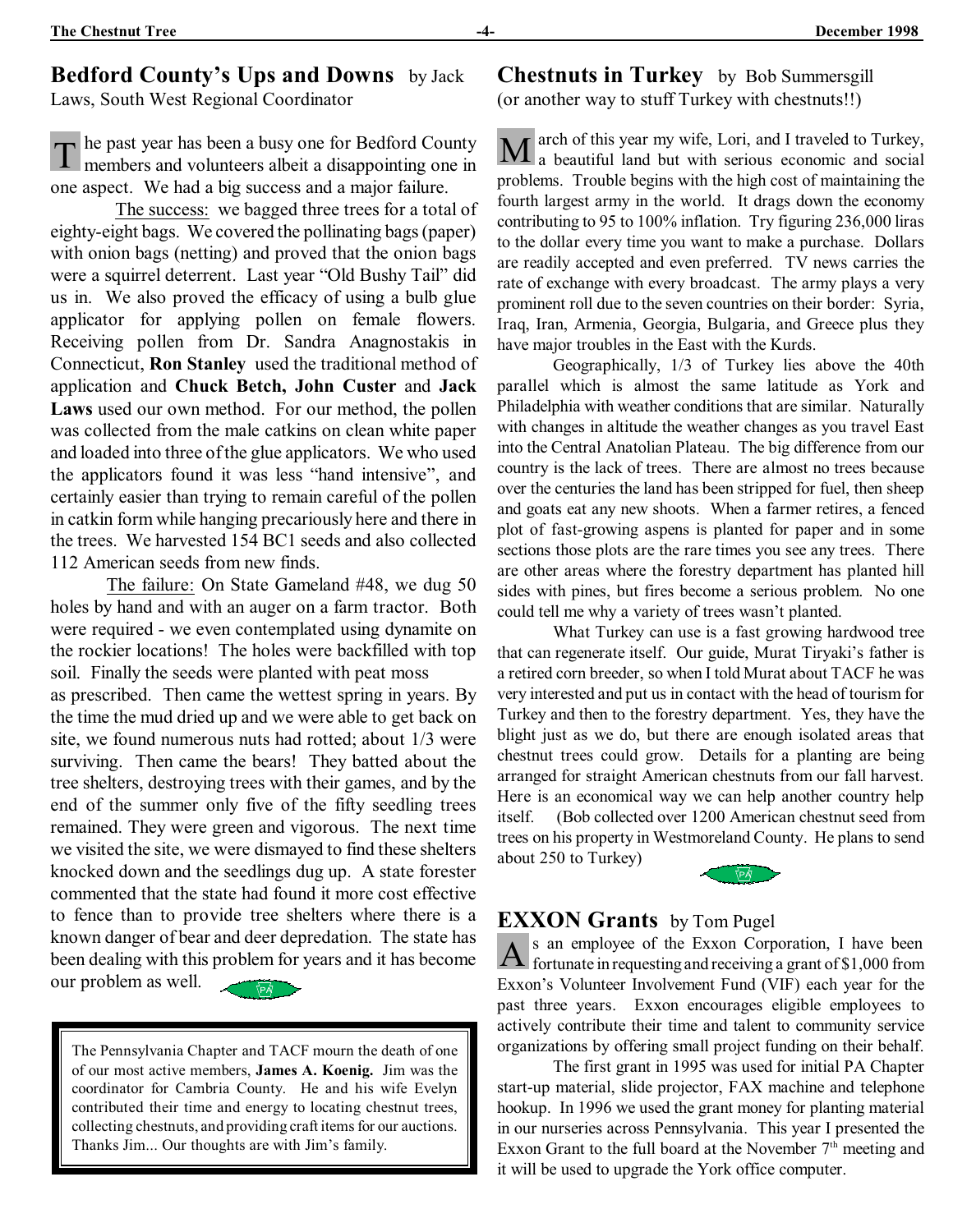# **DON'T TAKE GRANTS FOR**

#### **GRANTED** by Larry Patchel

Y ou may take your best friend for granted and expect them<br>to come through in your time of need. But, you can't take to come through in your time of need. But, you can't take the grants we have requested from various foundations for granted. We just cannot count on them in a time of need like our friends. We use grants like adding icing on a cake. We have in our budget a wish list that could come true if one or more of these grants come through. If they don't get funded, we still have a sound budget and we can do what needs to be done to accomplish our goals for the year.

Right now we have six grant proposals pending. The most promising one is from **Bob Summersgill** who provided information that led to Allegheny Power.

Two grant proposals are languishing in our states Wild Resource Conservation Fund. One to the Bureau of Forestry, titled The American Chestnut, The Lumber Tree for \$6,150 and the other to the Pennsylvania Commission titled Reestablishing the American Chestnut Tree as a Dependable Food Source for \$4850. These two grants were initiated in January. In October I received a letter from them stating the grants were still being considered but are on hold because of limited funds. At one time, these two organizations were well funded by revenue from the conservation vanity license plate program. Many other organizations now compete for license plate revenues.

There are three proposals waiting for disposition at the American Tree Trust, an organization supported by the federal government. One is for regional funding and we qualify because we are doing a wide range collection of genetic material for our regional adaptation and expansion of the gene pool. We are requesting \$12,500 for that project. The second proposal is for \$7,000 and we are requesting funding for educational materials and services. The smallest one, \$5,000 is for overhead expenses.

Obtaining grants is a number's game and you must play the odds. To improve your odds, you want to make certain you are applying to an organization that is compatible in all ways to your philosophy and objectives. The more proposals submitted, the greater the chances of getting funded. Our goal is a noble one and we have a realistic means of achieving it. If we get our message to the right organizations, we should be able to get funding. We could use help in writing these proposals. If anyone is interested in writing proposals, please contact **Larry Patchel** through our state office (717) 852-0035.

#### **TACF Workshop at the Spring Meeting**

Our Executive Director, Marshal Case has asked that each chapter work with TACF in developing a strategic plan for the future. He has produced a draft plan and would like it reviewed as well as develop a parallel local plan that will support the overall goal of American chestnut restoration. We plan to run a three hour workshop at the spring meeting for interested members as well as anyone in the mid-Atlantic area The next issue of the *BARK* newsletter will have more details.

# **Who's Who in Chestnuts**



**Chris and Lois Ditlow,** with son **Winston,** age 3, attended the TACF Annual Meeting at Longwood Gardens this October. They are young and relatively new members, who are actively contributers and live just outside Harrisburg. They came laden with gifts. Chris is a woodworker, and he brought a chestnut step stool and a storage box for compact disks, beautifully made of chestnut for the silent auction. The storage box is too beautiful for CDs. A fine jewelry box or treasured love letters would seem better suited as the contents of such a lovely chestnut piece. He also brought a sample board of five different woods with three different stain treatments (that you may see at future PA-TACF meetings) to help with the identification of woodgraining and quality.

Chris and a partner are proprietors of Oak Park Cabinetry. They design and build custom cabinets for kitchens and bathrooms, etc. Chris has always had an interest in things made of wood and wood technology, particularly as to the why of the way things are done as well as the how. He especially likes to study techniques used on antique pieces at his father's business. Chris became a great admirer of chestnut wood working. He is largely self-taught. He began selling at craft shows and worked his way toward his own business. He recently made a chestnut picture frame for the lovely print of *Chestnut Morning* given to the chapter as a gift. And he graced us with a chestnut desk clock for the office. Oak Park Cabinetry, 4220 Paxton St., Harrisburg, PA 17111, 717-561-4216

#### **South Eastern Region Activity**

**Gene Witmeyer** has scheduled a chestnut presentation at The Lancaster County Environment Center on January 28 at 7:00 PM. The contact for the event is **Alice Stitt** of the Environment Center at (717) 295-2055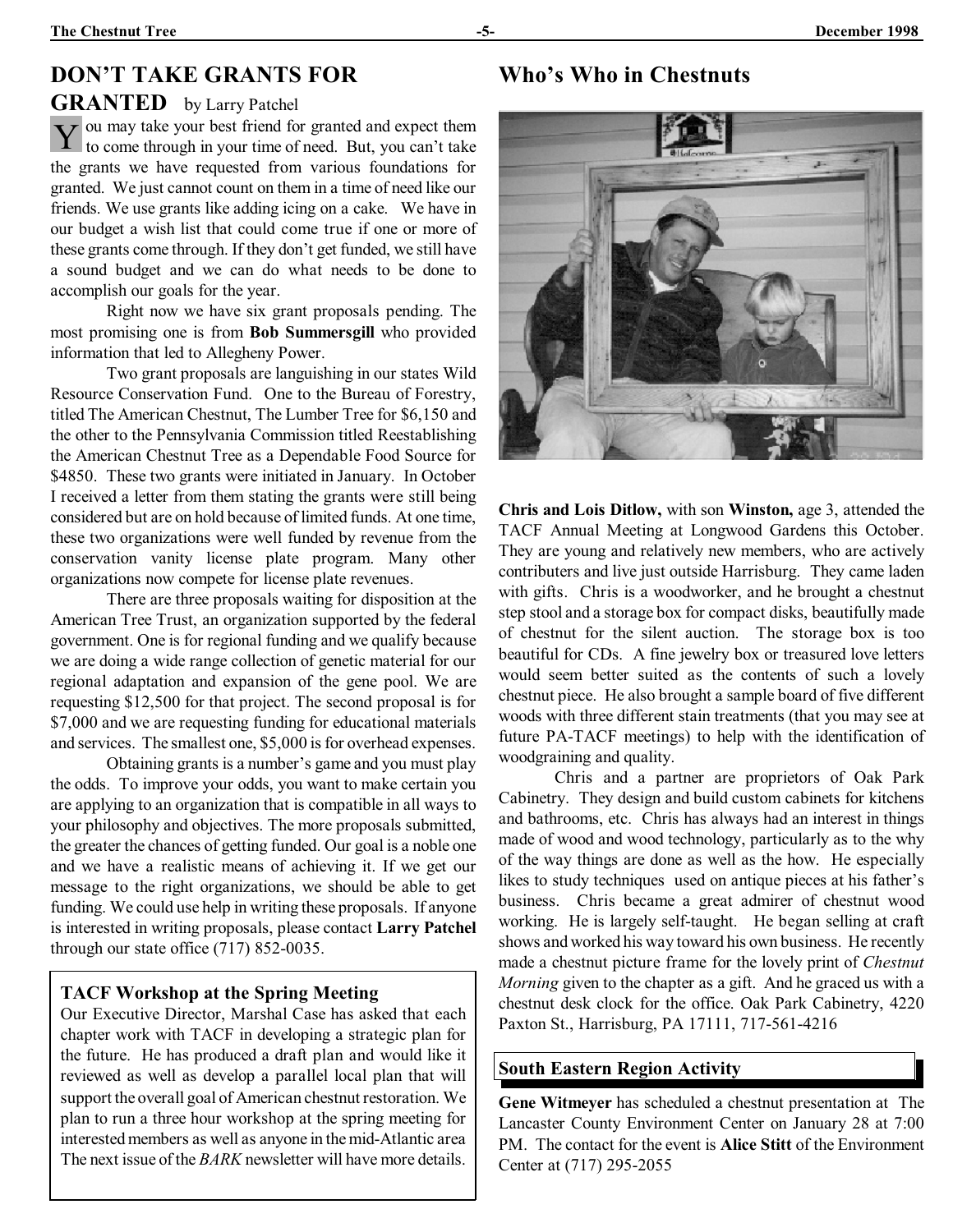#### **Who's Who in Chestnuts** (Continued)

**D** ave Armstrong is the office manager for our newly opened office in York. Born and raised in Clearfield County, Pa., **ave Armstrong** is the office manager for our newly opened coincidentally on the same farm near Glen Richey where chapter members **Ed and Beverly Wilson** raise American chestnuts and other hardwoods. Hebecame interested in the American chestnut tree during those years on the farm listening to his parents reminisce about the chestnut harvest of past times and their longing for the return of that tree.

Dave entered the U.S. Army at age 19 as a Private and retired in 1984 as an Army Officer. After retirement he provided financial planning for young military families, as well as owning his brokerage firm in Hanover, PA. Still a resident of Hanover, Dave and his wife Madge have two daughters, Suzanne who lives in Washington, DC, and Beth a Social Worker with the Brethren Home in New Oxford, Pa.

A member of TACF since February 1997, Dave believes that full involvement with the PA Chapter is the best way to advance the restoration of the American chestnut. He is an American chestnut grower, a local coordinator and participates in pollination, planting and harvesting each year. Dave also coordinates and produces the *Chestnut Tree* newsletter three times a year He presents classes and workshops with Blair Carbaugh on the identification of chestnut species.

Dave was successful in locating the Pennsylvania Chapter Office in York, Pa, obtaining office equipment and operating the office. His mission is to continue the same excellent administrative and coordinating support to the chapter that Bob and Ann Leffel have provided in the past.



# **Chestnut History Request** by Bill Lord

T he American Chestnut Foundation is in the formative stages<br>of compiling its archives. We are open to suggestions. In he American Chestnut Foundation is in the formative stages example, archives may be in written form, in a video or on a computer disk. Old, good quality photographs have special significance. Subject matter is anything that is relevant to the chestnut tree in its association with humanity. Connections to important historical events and people hold particular interest. Obvious selections would be a description of the chestnut and its many uses, and of the scientific research now in progress to produce a blight resistant tree. But certain other aspects come to mind, such as the chestnut in folklore, literature, and song.

For a beginning, all members are invited to identify published or recorded material on the American chestnut and send the correspondence to our Vermont headquarters., care of Shelly Stiles, Publications Editor, 469 Main Street, P.O. Box 4044, Bennington, VT 05301.

# **PA Chapter Office Functions**

by Dave Armstrong

T he chapter office in York, Pa is becoming the focal point for daily chapter operations, as well as coordinating and for daily chapter operations, as well as coordinating and executing special projects around the state. There are, however, some activities that will remain at the current sites such as the breeding program operation and coordination at the Leffel's farm; the financial procedures and accounting with Treasurer, Tracey Coulter, and the individual committee coordinators' functions. Most other operations will be done at the new office, including:

# Communication and Coordination.

Maintaining communications with TACF, personnel, PA Chapter Members, Officers, Board Members, Coordinators and Committee Persons.

Special projects coordination and preparation in conjunction with the responsible individual(s).

Newsletter planning and implementation with the newsletter editor; Collection of articles from Coordinators and others; and production of the newsletter in conjunction with the News Printing Company.

# Administration

Maintain membership lists, member mailings, and contacts.

Maintain annual chapter calendar.

Assist the education committee in scheduling, preparation and presentations.

Assist the membership committee with membership activities and follow-up.

Providing budgets and financial information to the chapter treasurer.

#### Automation

Maintain and upgrade the membership/mailing list system.

Provide the chapter treasurer with a financial and budget system. Continue a word processing system for correspondence and Newsletter production.

Maintain an e-mail system for communications and an internet connection for research and education.

Develop an automated nursery system to record tree and nursery data state-wide.

Develop other breeding program data such as individual producing tree location, bagging and pollination records, harvest statistics and spring planting information.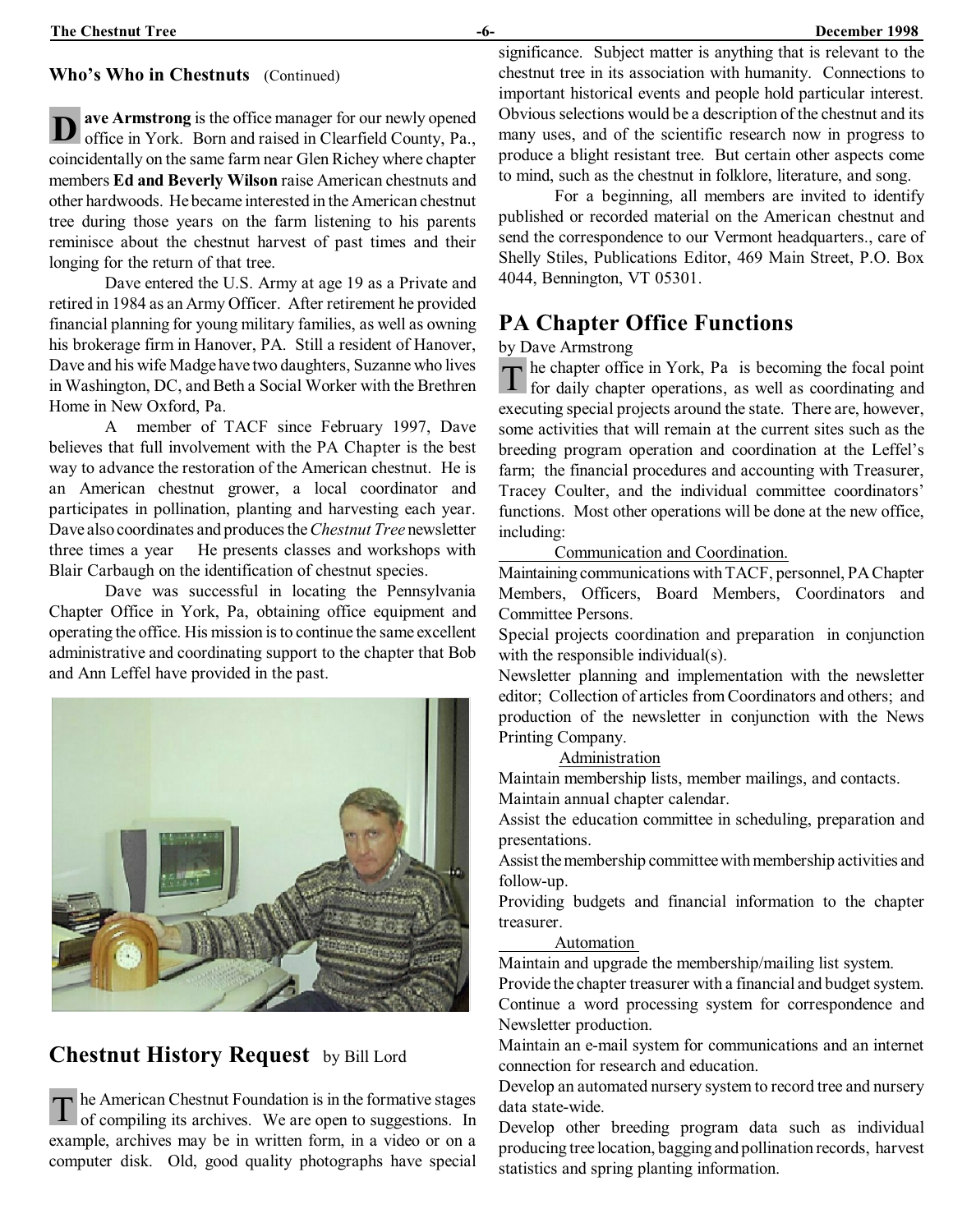# **Supporting the Restoration** by Ann Leffel

The Pennsylvania Chapter of The American Chestnut<br>Foundation (PA-TACF) members initiated a regional Foundation (PA-TACF) members initiated a regional backcross breeding program for TACF in 1995. In four summers, with volunteers and the help of cooperators, 5410 chestnut seeds were planted in 31 orchards in 22 counties. This fall 1795 backcross seeds and over 5000 American chestnut seeds were harvested to be planted next spring. The backcrosses advance the breeding program to the fourth of the six or more generations of trees needed to produce blight-resistant American chestnut trees. The American orchards preserve the local native gene pool and provide mother trees for the backcrossing. Each orchard planted is an important step along the way to the completion of the program.

The chapter continues its goals to support TACF in its mission by promoting the work of the organization through varied educational programs and extending the breeding program to develop chestnut trees with the genetic diversity, local adaptation and resistance needed to produce a breeding population of trees in this region.

# **PA-TACF Breeding Program for**

#### **Regional Adaptation - Update** by Bob Leffel,

 $\mathbf{I}$ In the PA-TACF breeding program, local PA American chestnut trees are hybridized with trees selected for blight resistance at TACF Meadowview Farms and at Connecticut Agricultural Experiment Station (CAES). The objective is to establish breeding populations of blight-resistant American chestnuts adapted to PA.

In 1988 TACF President Phil Rutter and David Steckel, Natural Lands Trust, led a team planting 52 F1 and BC1 trees at Reineman Wildlife Sanctuary at Landisburg, PA. Fifteen of these trees survive and two of them are sufficiently impressive in tree form and blight resistance to be considered for backcrossing in 1999. PA-TACF's first planting, a BC1 orchard at Reineman in 1995, has endured heavy browsing and breakage by deer and has not made sufficient growth for inoculation in 1999. Dr. Carol Loeffler, Dickinson College, and her classes will measure these trees for height and diameter at breast height (DBH) this fall.

PA-TACF 1996-97 BC3 orchards at Crystal City (Pugel), Dornsife (Peifer), Hummelstown (Saufley), and Brogue (Leffel) have made good growth, but the 1997 BC3 orchard at Longwood Gardens has lost many seedlings and performed poorly despite Herculean efforts by Gruszka, Eelman, and others. Apparently a site problem (poor drainage, macrorrhiza, ???) exists: chestnuts require a well-drained, acid soil!! We must be especially discerning in site selection of future orchards. Fortunately, almost all of the material at Longwood is duplicated at one or more of the other four BC3 orchards..

Wayne Wynick and Jim Bailey, DCNR, PA bureau of Forestry, have taken notes on the BC2 orchard at Moshannon

State Forest, reporting 87% survival with half of the losses tracing to one seed lot. This orchard contains a new source of blight resistance from "Dr. Sandra's favorite tree," from CAES, NHR2T2, from the cross: American X [(Japanese X European) X American].

In three years, 1996-98, PA-TACF has seeded 1177 BC3 seed and 228 BC2 seed. In 1998 PA-TACF seeded 17 American chestnut orchards for future backcrosses.

THE WAY AHEAD?! Plans for 1999 backcross and other orchards, the seeding of those orchards, and another season of hybridizing lie ahead. Plans for inoculations and screening of BC3 trees for the BC3F2 orchards must be made. The future BC3F2 orchards should consolidate the germplasm that PA-TACF has generated in the BC3 generation and should be strategically located within PA to provide locally adapted material for several regions within the state. Subsequent to inoculation and stringent selection for blight resistance and American chestnut characteristics, the BC3F2 orchards can provide the seed for the first blight-resistant American chestnuts adapted to PA!!

|                                 | THE PATH OF MOST RESISTANCE                                         |  |                |                      |                      |            |
|---------------------------------|---------------------------------------------------------------------|--|----------------|----------------------|----------------------|------------|
|                                 |                                                                     |  | <b>PARENTS</b> |                      |                      |            |
|                                 | 100% Chinese                                                        |  |                | X 100% American      |                      |            |
|                                 | (Blight Resistant)                                                  |  |                | (Blight Susceptible) |                      |            |
|                                 | (Orchard Type)                                                      |  | (Timber Type)  |                      |                      |            |
| Characteristics                 |                                                                     |  |                |                      |                      |            |
| Average %                       |                                                                     |  |                |                      | Degree of Resistance |            |
| American                        |                                                                     |  |                | No.                  | Moderate             | Full       |
| 50%                             | (F1) First Generation                                               |  |                |                      | 100%                 |            |
|                                 | Backcross <b>American X F1</b> =                                    |  |                |                      |                      |            |
| 75%                             | (BC1) Second Generation<br>Inoculate and Select                     |  |                | 75%                  | 25%                  | $0\%$      |
|                                 |                                                                     |  |                |                      |                      |            |
|                                 | Backcross <b>American X BC1</b> =                                   |  |                |                      |                      |            |
| 87.5%<br>(BC2) Third Generation |                                                                     |  |                | 75%                  | 25%                  | $0\%$      |
|                                 | Inoculate and Select                                                |  |                |                      |                      |            |
|                                 | Backcross American X $BC2 =$                                        |  |                |                      |                      |            |
| 93.75%                          | (BC3) Fourth Generation                                             |  |                | 75%                  | 25%                  | $0\%$      |
|                                 | Inoculate and Select                                                |  |                |                      |                      |            |
|                                 | Intercross $BC3 X BC3 =$                                            |  |                |                      |                      |            |
| $93.75%$ +                      | (BC3F2) Fifth Generation                                            |  |                | 43.75%               | 50% 6.25%            |            |
|                                 | Inoculate and Select                                                |  |                |                      |                      |            |
|                                 | Intercross $BC3F2 \times BC3F2 =$                                   |  |                |                      |                      |            |
| $93.75\%++$                     | (BC3F3) Sixth Generation                                            |  |                | $0\%$                |                      | $0\%$ 100% |
|                                 | Each generation of trees is inoculated with the blight and selected |  |                |                      |                      |            |
|                                 | for blight resistance and American timber characteristics. Each     |  |                |                      |                      |            |

generation requires a minimum of 6 to 7 years to complete.